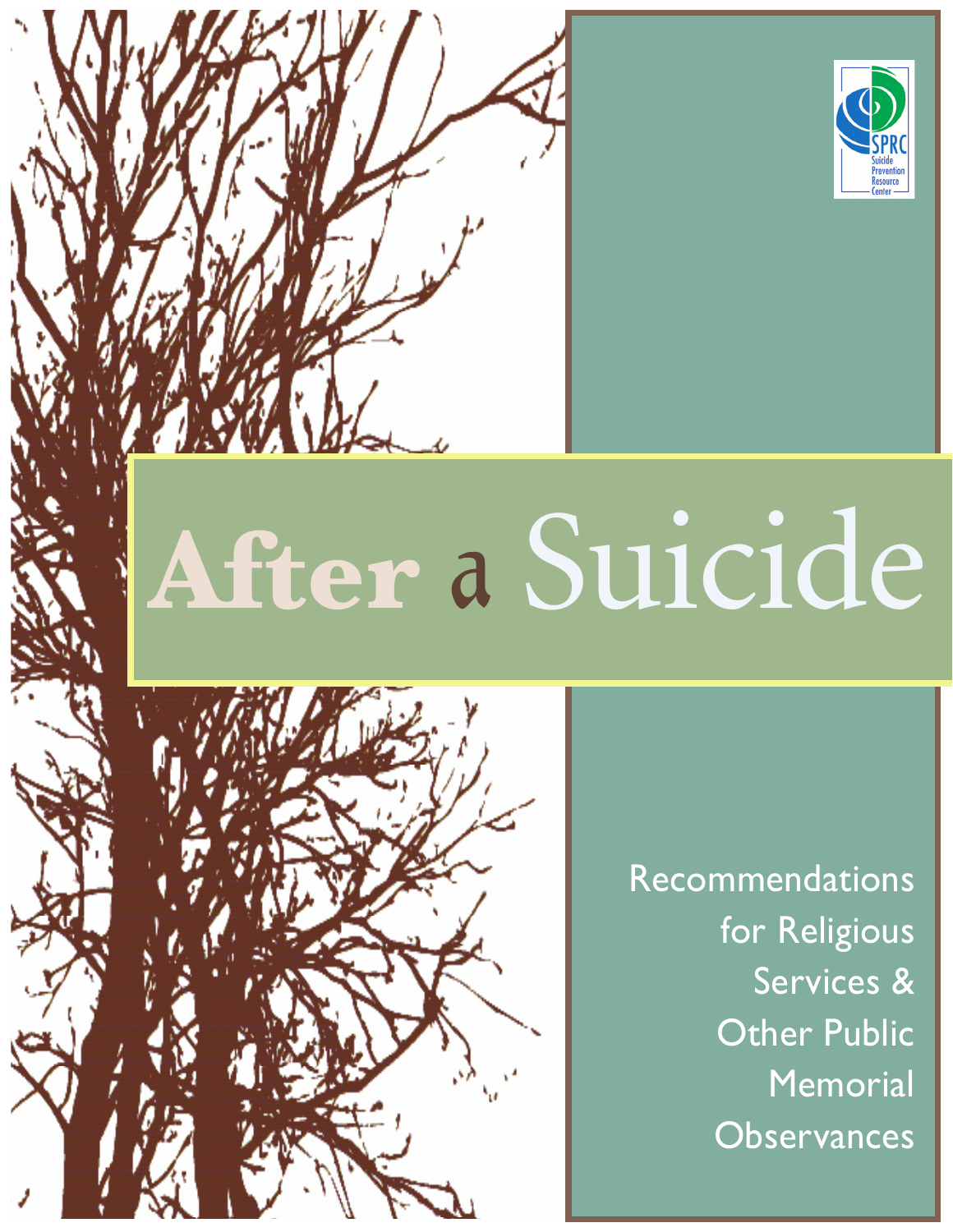# **Acknowledgments**

Author and editor: David Litts

Reviewers and consultants: Emil Bashir, Alan Berman, Tom Cadden, Frank Campbell, Russell Crabtree, Alex Crosby, Fred Dobb, Robert DeMartino, Lucy Davidson, Marlene Echohawk, Peggy Farrell, Art Flicker, Robert Gebbia, Robert Goldney, Madelyn Gould, Peter Gutierrez, Joanne Harpel, John McIntosh, Pat McMahon, Judith Meade, Melinda Moore, Phil Paulucci, David Rudd, Bob Schwab, Ariana Silverman, Mort Silverman, Jane Pearson, Doreen Schultz, Susan Soule, Margaret West, and Peter Wollheim. Editorial and reference assistance was provided by Paula Arnold and Lori Bradshaw.

The paper was developed by the Suicide Prevention Resource Center, which is supported by the Department of Health and Human Services, Substance Abuse and Mental Health Services Administration, (SAMHSA) under grant No. 1 U79 SM55029-01. Any opinions, findings, conclusions, and recommendations expressed in this paper are those of the writers and the Suicide Prevention Resource Center and do not necessarily reflect the views of SAMHSA.

Suggested citation:

Suicide Prevention Resource Center. (2004). After a suicide: Recommendations for religious services and other public memorial observances. Newton, MA: Education Development Center, Inc.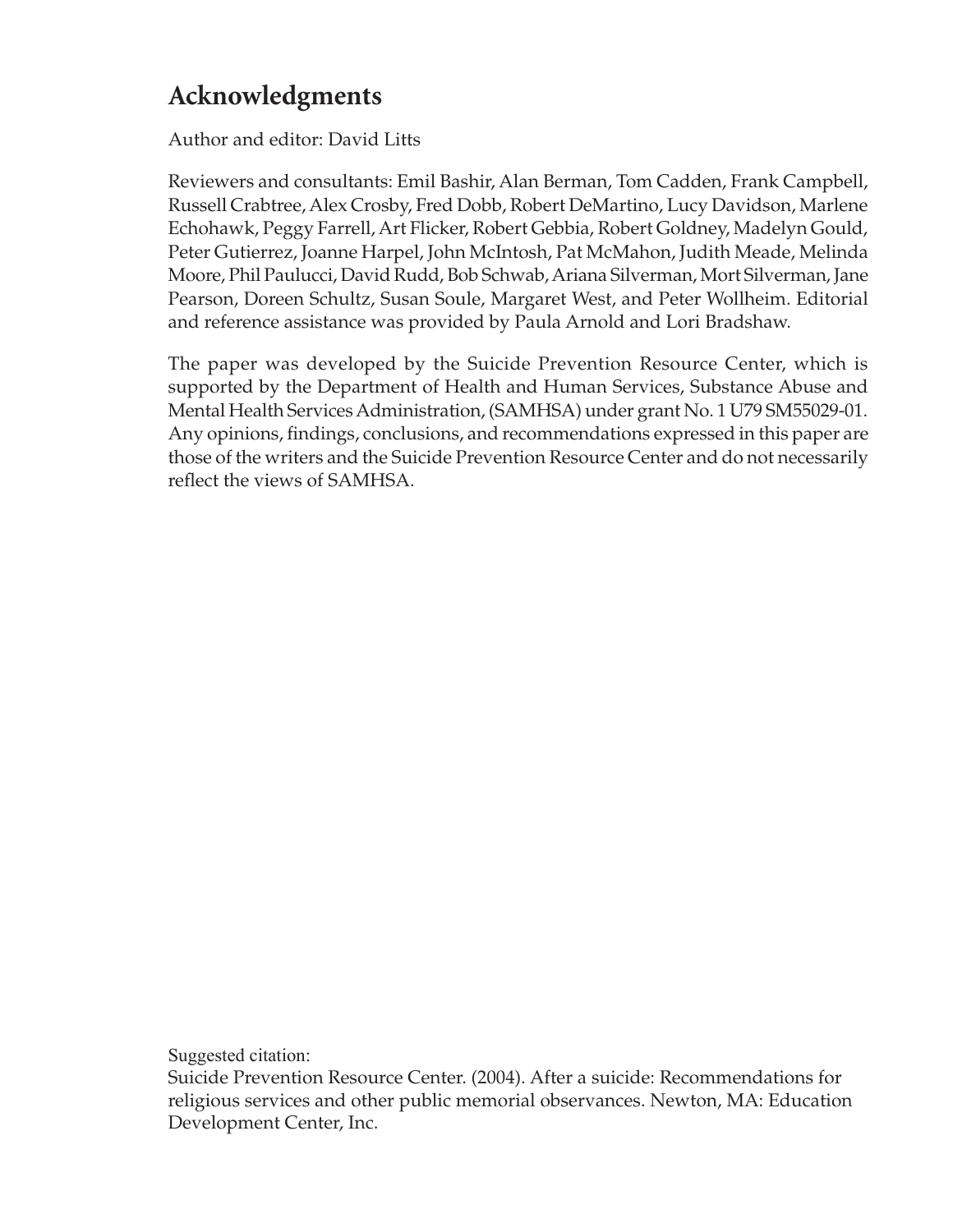# **Table of Contents**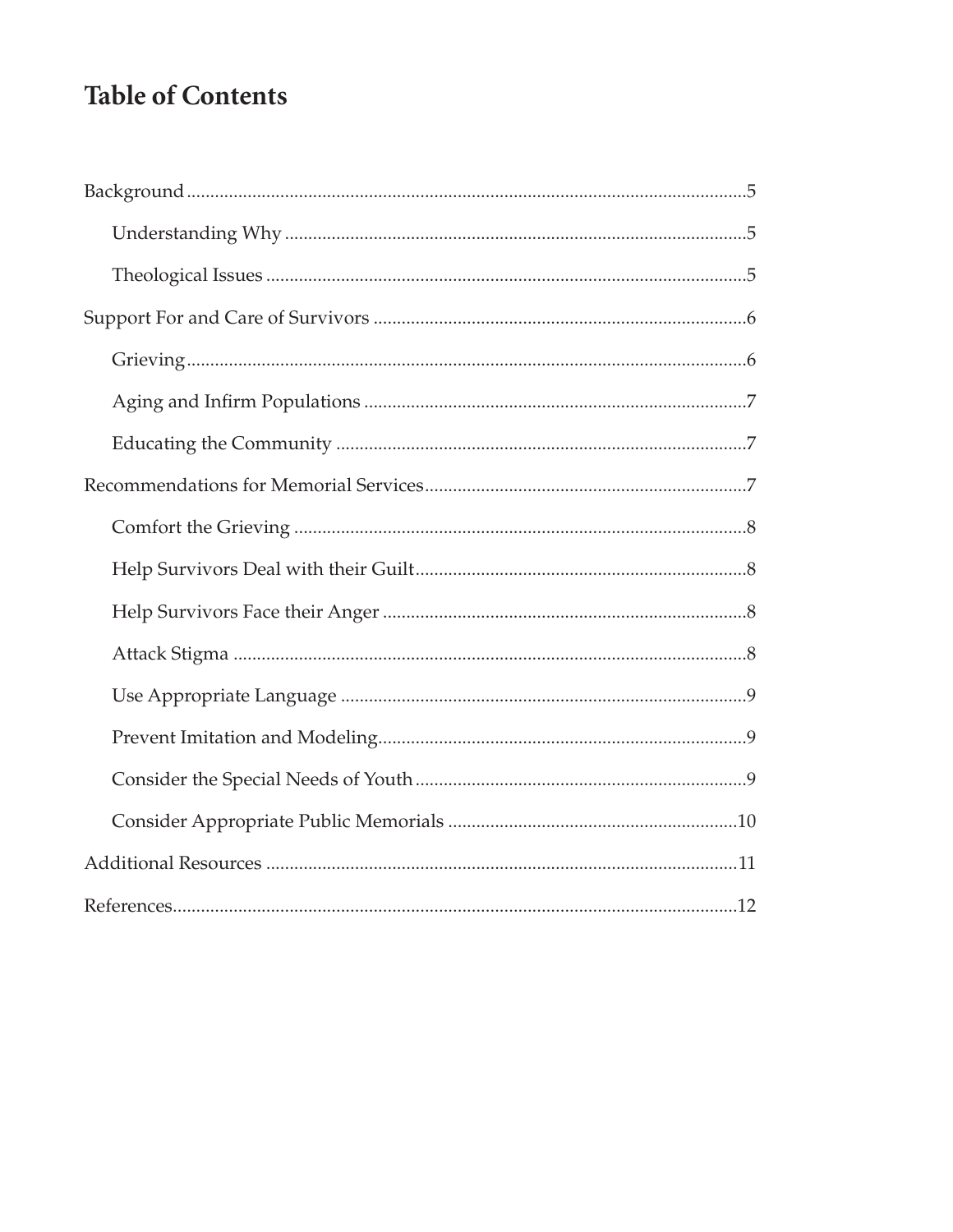# **After a Suicide: Recommendations for Religious Services and Other Public Memorial Observances**

When an act of suicide causes the end of a life, it affects the community of survivors in a very profound way—much different from a death caused by heart disease, cancer, or an accident (Barrett & Scott, 1990). The unique social, cultural, and religious contexts regarding suicide are complicated by nearly pervasive misinformation and misunderstanding. Consequently, stigma, shame, embarrassment, and unwarranted guilt add unnecessarily to the already heavy burden on those grieving (Worden, 1991). Planning a religious service or other memorial observance under these circumstances provides a number of challenges.

It is also important to note that people who are exposed to a loved one's suicide have a heightened risk of suicide themselves. Therefore, leaders who can effectively respond to survivors can lessen the likelihood of future suicides.

These recommendations were created to aid members of the clergy and other community and faith leaders as they care for those who have survived the loss of a loved one due to suicide and to assist them in helping to plan a memorial observance. This document provides background information, suggests ways to care for and support survivors, offers recommendations for planning memorial services, and lists additional resources. This information is provided as part of the implementation of the National Strategy for Suicide Prevention (U.S. Department of Health and Human Services [DHHS], 2001). The suggestions herein are based on a considerable body of scientific research, as well as extensive consultations with clergy and counselors who represent the broadest range of religions and cultural communities and who have provided care during the aftermath of suicide.

It is not possible for one document to answer all the questions that will come in the wake of a suicide. Hopefully, though, these recommendations will help faith and community leaders plan memorial observances that not only promote healing but also help prevent future suicides.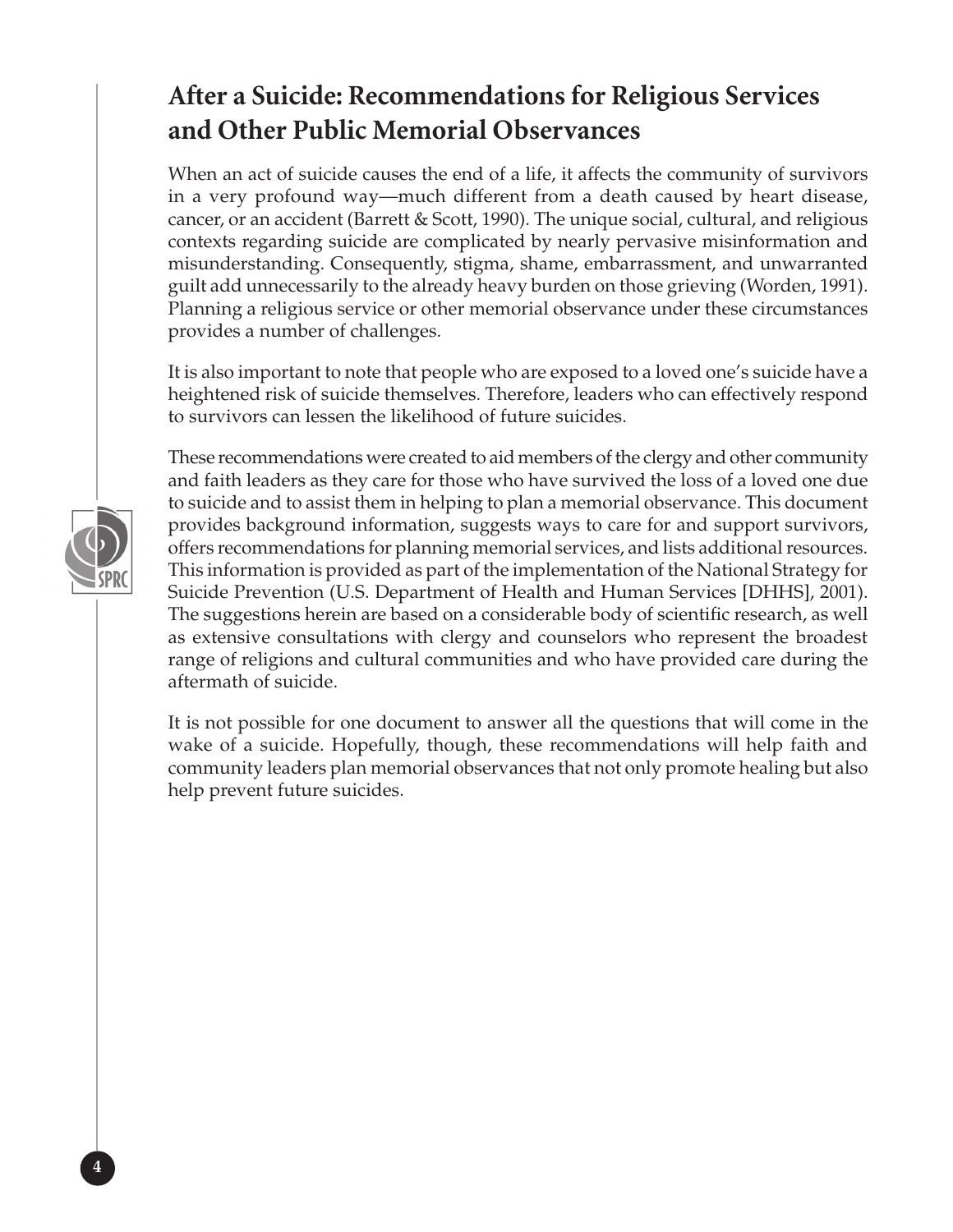# **Background**

#### **Understanding Why**

Although many questions are left unanswered when someone takes his or her own life, in retrospect, suicide is rarely entirely unexplainable (Shneidman, 2004). Those who end their lives do not act out of moral weakness or a character flaw, as some used to think. They are nearly always suffering from intense psychological pain from which they cannot find relief. In 90 percent of suicides, this pain may be associated with a brain illness, such as depression, schizophrenia, and bipolar disorder, and is often complicated by alcohol or other drug abuse (National Institute of Mental Health, 2003). The illness may have existed for some time or be of relatively recent onset. These people are commonly constrained in their thinking and are unable to make rational choices, the way most are able to do under normal circumstances (Cantor, 1999). There are effective treatments for these brain illnesses, but too often people suffering with this psychological pain are not able to (or choose not to) find access to those treatments (DHHS, 1999). And in some instances, even when treatment is given, it is not enough to prevent the suicide.

In a proportion of cases, suicidal acts are responses—sometimes impulsive—to difficult life situations, however temporary those situations may be (Simon et al., 2001). Even very close family members and friends may not have had sufficient awareness of the issues to understand the true severity of the crisis.

Although some suicidal individuals go to great lengths to hide evidence of their selfdestructive plans, most individuals communicate their intent in some way or display signs of suicide risk (Shneidman, 1996). However, these signs often pass by without eliciting a response, for a variety of reasons. Sometimes the communications are obtuse, making them difficult to recognize as warning signs. Or, when someone does recognize the signs, he or she may not know how to respond effectively. In other cases, even the most determined responses by loved ones do not prevent a tragic end.

#### **Theological Issues**

A suicide within their local faith community may provide the first opportunity for some clergy members to carefully examine their own theological views regarding suicide. They will almost certainly be required to answer the theological questions raised by the surviving family members and the greater faith community. Fortunately, the perspectives held by many faith groups have developed over recent years to reflect today's more complete understanding of the complexities of suicide. Members of the clergy now have an opportunity to bring healing and comfort to survivors by framing their informed responses with sensitivity, compassion, grace, and love. (The "Additional Resources" section includes a Web site that offers theological statements on suicide from a variety of faith groups.)

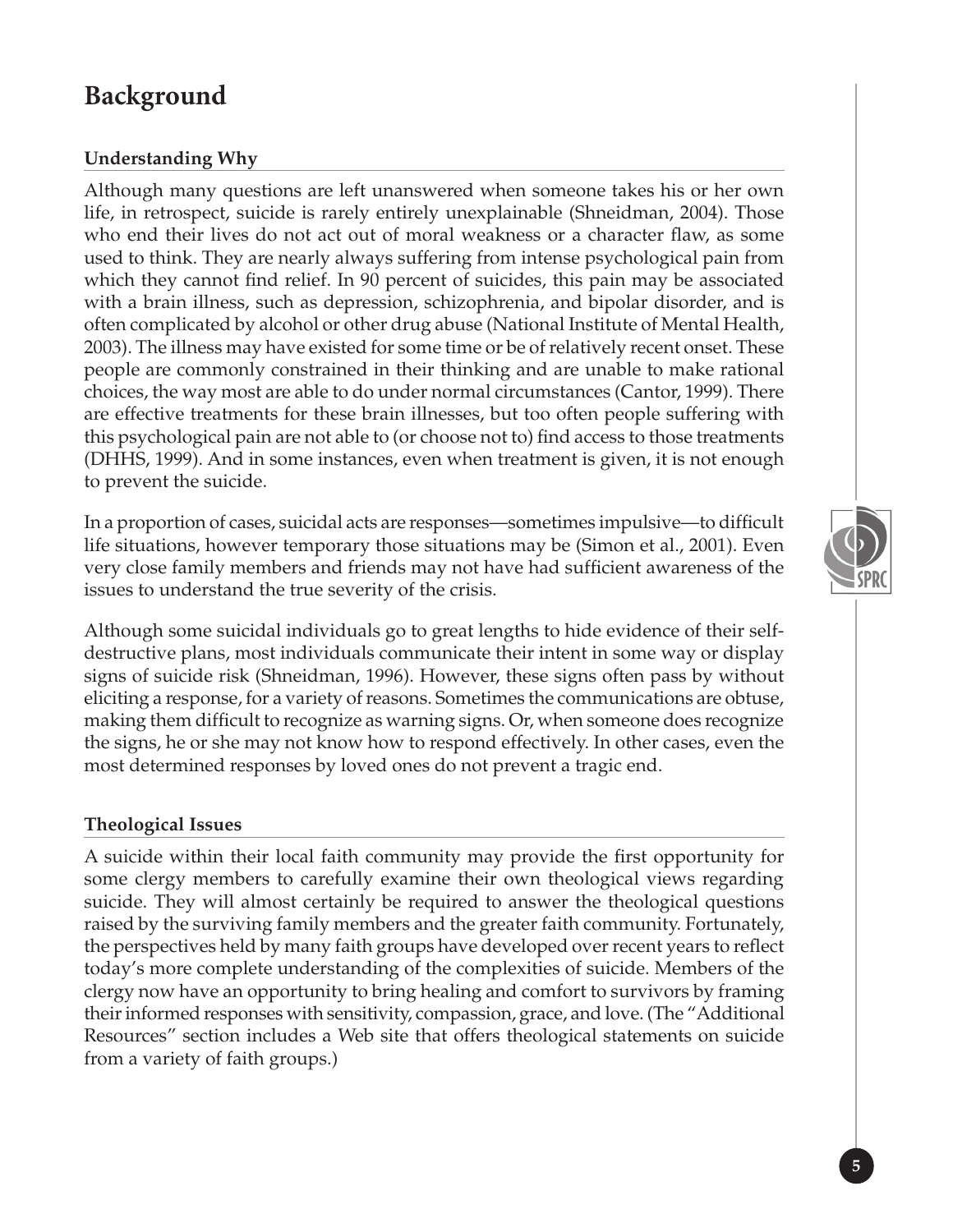# **Support For and Care of Survivors**

Surviving family members and intimate friends can best be helped by people who accurately understand the special ramifications of a suicide. Only by paying special attention to these factors can community and faith leaders effectively support survivors as they progress on their journeys of grieving and healing.

There are a variety of ways in which the community can support survivors (Jordan, 2001):

- Recognizing the unique challenges in grieving the loss of a loved one from suicide.
- Reaching out to intentionally draw survivors into the fabric of the community's normal activities. Deliberate inclusiveness is an important antidote to the inappropriate stigma that so often accompanies a death due to suicide. The faith community should be an important source of love and grace for the grieving.
- Supporting them with the same gestures of kindness that are extended to others who have deaths in the family (taking in meals, etc.).
- Talking with the survivors about the deceased in the same sensitive way they would about any other person who had recently died. This openness will help the surviving family overcome any embarrassment or shame they may be feeling.
- Encouraging them to seek specialized support in their grieving process, either through support groups for survivors of suicide or by seeking professional grief counseling with a therapist experienced with suicide survivors.

#### **Grieving**

**Faith and community leaders may also experience grief following a suicide, especially if they had provided care, counseling, or support in a direct way to the deceased prior to the suicide. Consequently, these leaders must pay attention to their own emotional, psychological, and spiritual needs as they provide essential support to the greater community.**

Grieving after a suicide can be distinctly different from other grieving experiences, due to the complexities discussed above. The grief may be marked by extremely intense emotional pain, which, though it may wax and wane, can persist for an extended time. Some survivors may also experience nightmares or flashbacks to the event, both of which are associated with post-traumatic stress (Knieper, 1999).

It is not unusual for well-meaning friends, fellow workers, classmates, etc. to inappropriately criticize those closest to the deceased for the manner or duration of their grieving. It is important to remember that people grieve at their own pace and in their own way.

Sometimes, the difficult life of the deceased has caused such intense conflict and suffering for the loved ones that grief is complicated by a sense of relief. Whatever the mix, the emotions are usually intense and complex, and require unusual sensitivity and understanding from those in roles of support.

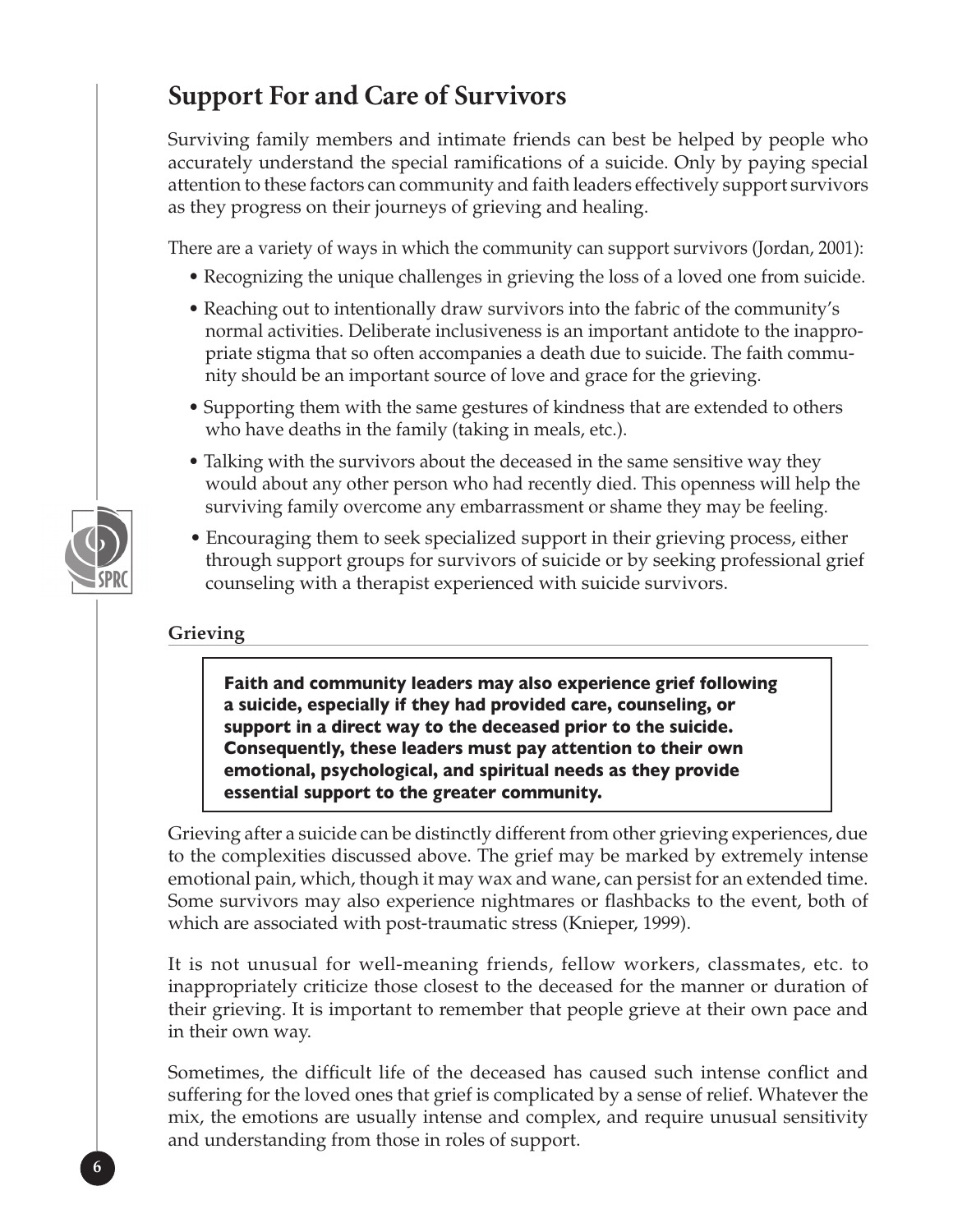#### **Faith communities can work to prevent suicide among their aging members in a variety of ways:**

- Striving to recognize signs of depression and encouraging those suffering to seek effective treatments
- Improving the emotional, psychological, and spiritual support provided to those with physical infirmities
- Supporting community providers of end-of-life care, such as hospices, to ensure wider availability of this important service
- Honoring older community members, regardless of their current health, in a way that contributes to their feelings of worth and diminishes their sense of being a burden

Suicide among people who are elderly, disabled, or terminally ill involves an additional set of unique and complex issues. In most cases, these suicides occur in the context of hopelessness, depression, or both, and are undoubtedly influenced by societal attitudes around these issues (Szanto, 2003). Between 8 and 20 percent of older Americans suffer from depression, and a substantial proportion receive either no or inadequate treatment (DHHS, 1999). Although the health care system needs to respond with significant improvements, the faith community can also improve its understanding and support of this population (see box).

#### **Educating the Community**

As a society, we have not informed ourselves well about suicide. Misinformation and inaccurate religious views of suicide create an environment that leaves survivors isolated and embarrassed, even though they may have been powerless to prevent the tragic event (DHHS, 2001). This should be a time for healing, not judging. The individual act cannot be undone. A community will be able to bring healing to its members if it has a better awareness and more accurate understanding of suicide. A better informed community is also better equipped to recognize and respond to signs that someone else they know and love is at risk of taking his or her own life (DHHS, 2001).

### **Recommendations for Memorial Services**

Memorial services are important opportunities for increasing awareness and understanding of the issues surrounding suicide and thereby ridding the community of some of its unfounded stigma and prejudice (DHHS, 2001). The ultimate goal of a memorial service is to foster an atmosphere that will help survivors understand, heal, and move forward in as healthy a manner as possible. In preparing for memorial services, it is important to recognize that public communication after a suicide has the potential to either increase or decrease the suicide risk of those receiving the communication (Centers for Disease Control and Prevention [CDC] et al., 2001). The following recommendations can facilitate a community's healing in the aftermath of a suicide and, at the same time, reduce the risk of imitative suicides.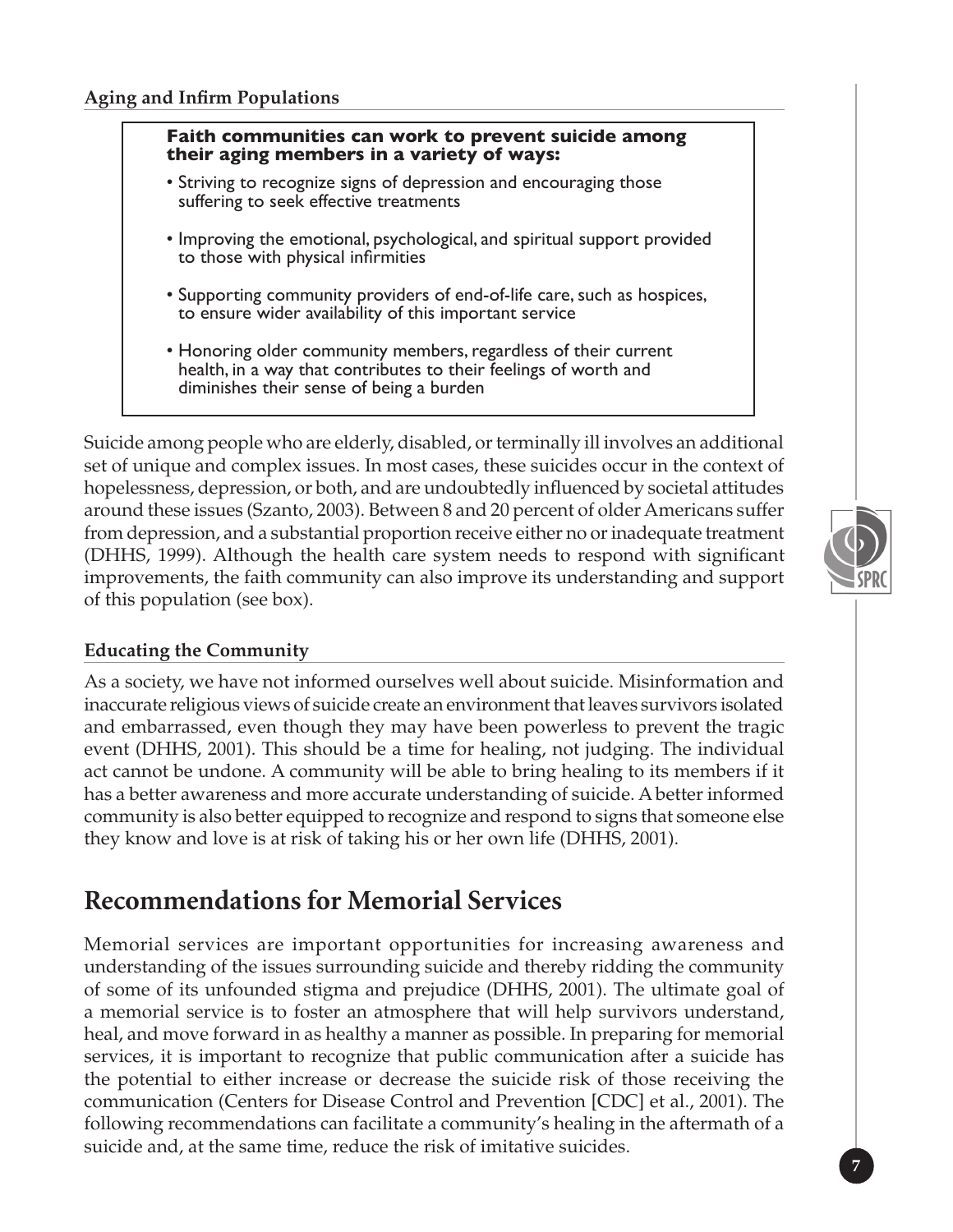#### **Comfort the Grieving**

A death by suicide often leaves surviving family and friends with excruciating emotional pain, which may persist for an extended time. Help survivors find comfort within the context of their faith and their faith community.

#### **Help Survivors Deal with Their Guilt**

Survivors are almost invariably left with a sense of unwarranted guilt or an exaggerated sense of responsibility from not being aware of what was going on with their loved one, or not acting in time to prevent the suicidal death (Van Dongen, 1991). Others may feel unfairly victimized by the act of their family member or friend and by the stigma that society inappropriately places on them. Consequently, it is common for survivors to relive for weeks, months, and even years a continuous litany of "What if . . . ?," "Why did . . . ?," and "Why didn't . . . ?" Rehearsing or rehashing these questions, although a nearly universal experience, will not necessarily produce answers that satisfy the longing for understanding and closure. Once again, it is helpful to offer survivors solutions that can be found within their faith traditions. After sufficient time, a better understanding of why suicide occurs may provide the beginning of healing for some survivors.



#### **Help Survivors Face Their Anger**

Feelings of anger commonly occupy the minds and hearts of those mourning the loss of a loved one to suicide (Barrett & Scott, 1990). These feelings may take several forms: anger at others (doctors, therapists, other family members or friends, bosses, the deity, etc.), anger at themselves (because of something done or not done), and/or anger at the deceased (for abandoning the survivor, throwing away all plans for a future, and abrogating responsibilities and obligations). Surviving family and friends should be assured that feeling or expressing their anger is often part of the normal grieving process. Even when their anger is directed toward the deceased, it does not mean they cared for their loved one any less.

#### **Attack Stigma**

Stigma, embraced by ignorance, can be the greatest hindrance to healing if it is not dealt with directly (Jordan, 2001). Take this opportunity to make as much sense as possible of what could have led to the person's tragic end. One approach is to disclose selected information about the context of the specific suicide, such as a mental illness from which the deceased may have been suffering. (Do not describe the suicidal act itself.) An alternative approach is to discuss the factors commonly associated with suicidal acts (e.g., psychological pain, hopelessness, mental illness, impulsivity) without mentioning the specifics of the person's death. At a minimum, dispel the common myths about moral weakness, character flaws, or bad parenting as causes (except in cases where parental violence or abuse was known to be a contributing factor). Recognition of the role of a brain illness may help community members understand suicide in the same way that they appreciate, for example, heart disease, another common cause of death.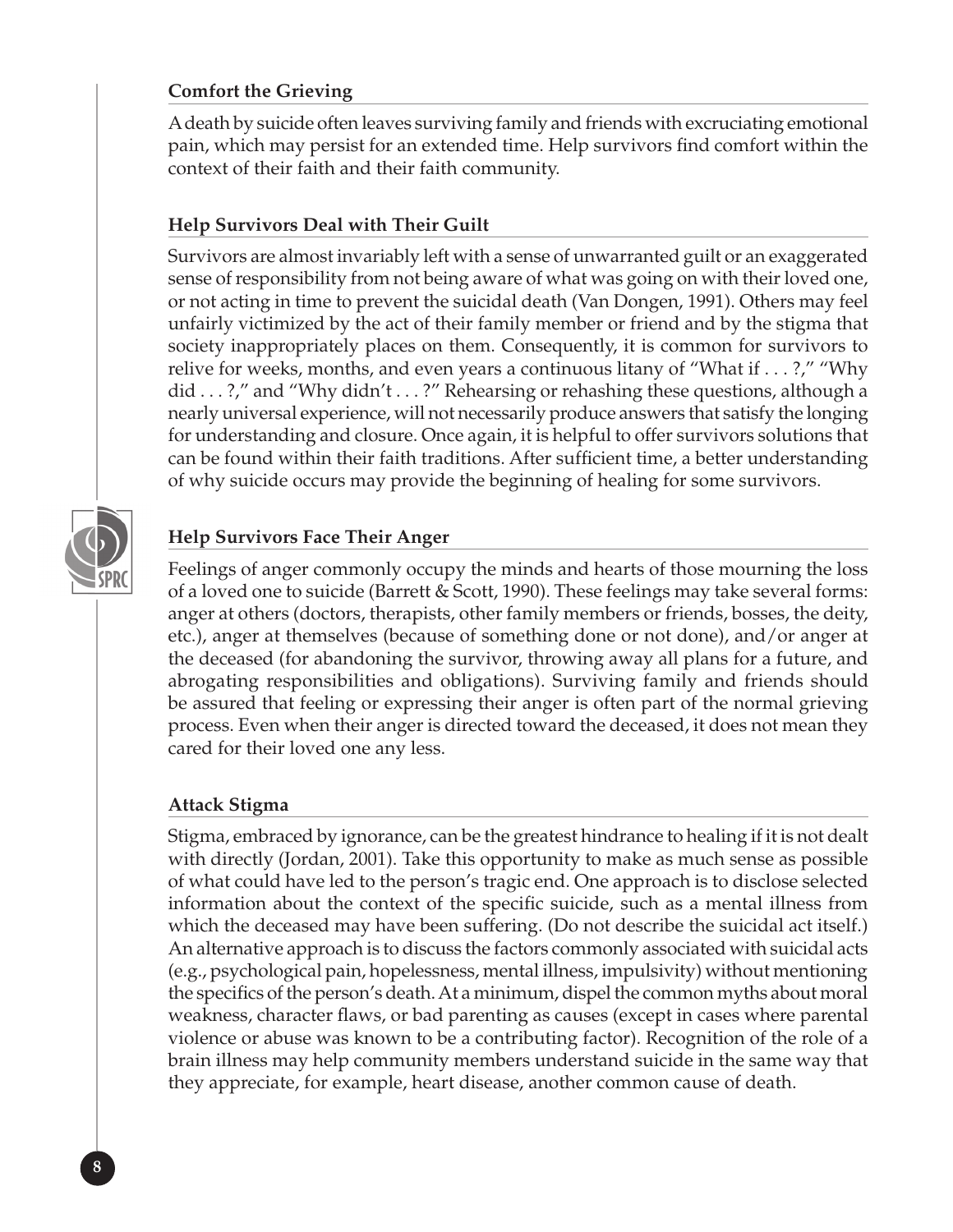#### **Use Appropriate Language**

Although common English usage includes the phrases "committed suicide," "successful suicide," and "failed attempt," these should be avoided because of their connotations. For instance, the verb "committed" is usually associated with sins or crimes. Regardless of theological perspective, it is more helpful to understand the phenomenon of suicide as the worst possible outcome of mental health or behavioral health problems as they are manifested in individuals, families, and communities (DHHS, 2001). Along the same lines, a suicide should never be viewed as a success, nor should a non-fatal suicide attempt be seen as a failure. Such phrases as "died by suicide," "took his life," "ended her life," or "attempted suicide" are more accurate and less offensive.

#### **Prevent Imitation and Modeling**

Public communication after a suicide can potentially affect the suicide risk of those receiving the communication (CDC et al., 2001). Some types of communication about the deceased and his or her actions may influence others to imitate or model the suicidal behavior. Consequently, it is important in this context not to glamorize the current state of "peace" the deceased may have found through death. Although some religious perspectives consider the afterlife to be much better than life in the physical realm, particularly when the quality of physical life is diminished by a severe or unremitting mental illness, this contrast should not be overemphasized in a public gathering. If there are others in the audience who are dealing with psychological pain or suicidal thoughts, the lure of finding peace or escape through death may add to the attractiveness of suicide. (Information about resources for treatment and support should be made available to those attending the observance.) In a similar way, one should avoid normalizing the suicide by interpreting it as a reasonable response to particularly distressful life circumstances.

Instead, make a clear distinction, and even separation, between the positive accomplishments and qualities of the deceased and his or her final act. Make the observation that although the deceased is no longer suffering or in turmoil, we would rather she or he had lived in a society that understood those who suffer from mental or behavioral health problems and supported those who seek help for those problems without a trace of stigma or prejudice. Envision how the community or society in general could function better or provide more resources (such as better access to effective treatments) to help other troubled individuals find effective life solutions. The goal of this approach is to motivate the community to improve the way it cares for, supports, and understands all its members, even those with the most pressing needs, rather than contribute to the community's collective guilt.

#### **Consider the Special Needs of Youth**

In a memorial observance for a young person who has died by suicide, service leaders should address the young people in attendance very directly, since they are most prone to imitate or model the suicide event (Mercy et al., 2001). The death of their peer may make them feel numb or intensely unsettled. Regardless of how disturbing this sudden loss may be, impart a sense of community to the audience, highlighting

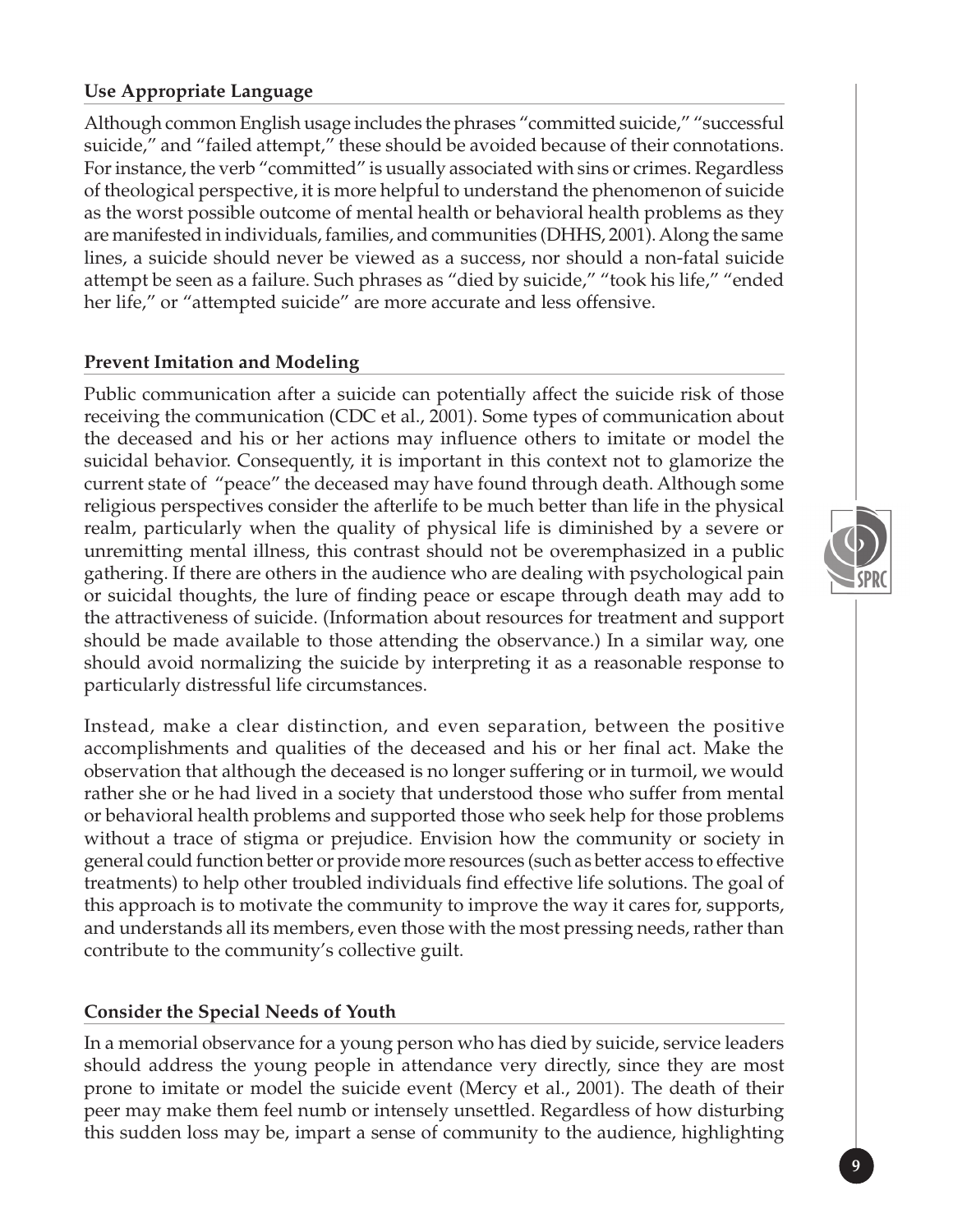the need to pull together to get through this. Make specific suggestions that will unite the community around the purpose of caring for one another more effectively. Also, ask the young people to look around and notice adults on whom they can call for help in this or other times of crisis, such as teachers, counselors, youth leaders, and coaches. Consider pointing out specific adults who are known to be particularly caring and approachable. Note the desire of these adults to talk and listen to anyone who is feeling down or depressed or having thoughts of death or suicide. In the course of this discussion, endeavor to normalize the value of seeking professional help for emotional problems in the same way one would seek professional help for physical problems.

Focus attention on the hope of a brighter future and the goal of discovering constructive solutions to life's problems—even when these problems include feelings of depression or other signs of mental or emotional pain. Encourage the youth to reach outside themselves to find resources for living their lives to the fullest and to talk with others when they are having difficulties. Additionally, it is critically important that the young people who are present watch one another for signs of distress and that they never keep thoughts of suicide a secret, whether those thoughts are their own or a friend's. Stress the importance of telling a caring adult if they even think one of their friends may be struggling with these issues.

Schools and faith communities may wish to organize individual classes or small discussion groups with prepared adult leaders in which youth can more comfortably discuss their thoughts and feelings regarding their loss and where questions may be more easily raised and addressed.

#### **Consider Appropriate Public Memorials**

There have been several cases where dedicating public memorials after a suicide has facilitated the suicidal acts of others, usually youth (CDC, 1988). Consequently, dedicating memorials in public settings, such as park benches, flag poles, or trophy cases, soon after the suicide is discouraged. In some situations, however, survivors feel a pressing need for the community to express its grief in a tangible way. Open discussion with proponents about the inherent risks of memorials for youth should help the community find a fitting, yet safe, outlet. These may include personal expressions that can be given to the family to keep privately, such as letters, poetry, recollections captured on videotape, or works of art. (It's best to keep such expressions private; while artistic expression is often therapeutic for those experiencing grief, public performances of poems, plays, or songs may contain messages or create a climate that inadvertently increases thoughts of suicide among vulnerable youth.) Alternatively, suggest that surviving friends honor the deceased by living their lives in concert with community values, such as compassion, generosity, service, honor, and improving quality of life for all community members. Activity-focused memorials might include organizing a day of community service, sponsoring mental health awareness programs, supporting peer counseling programs, or fund-raising for some of the many worthwhile suicide prevention nonprofit organizations. Purchasing library books that address related topics, such as how young people can cope with loss or how to deal with depression and other emotional problems, is another life-affirming way to remember the deceased.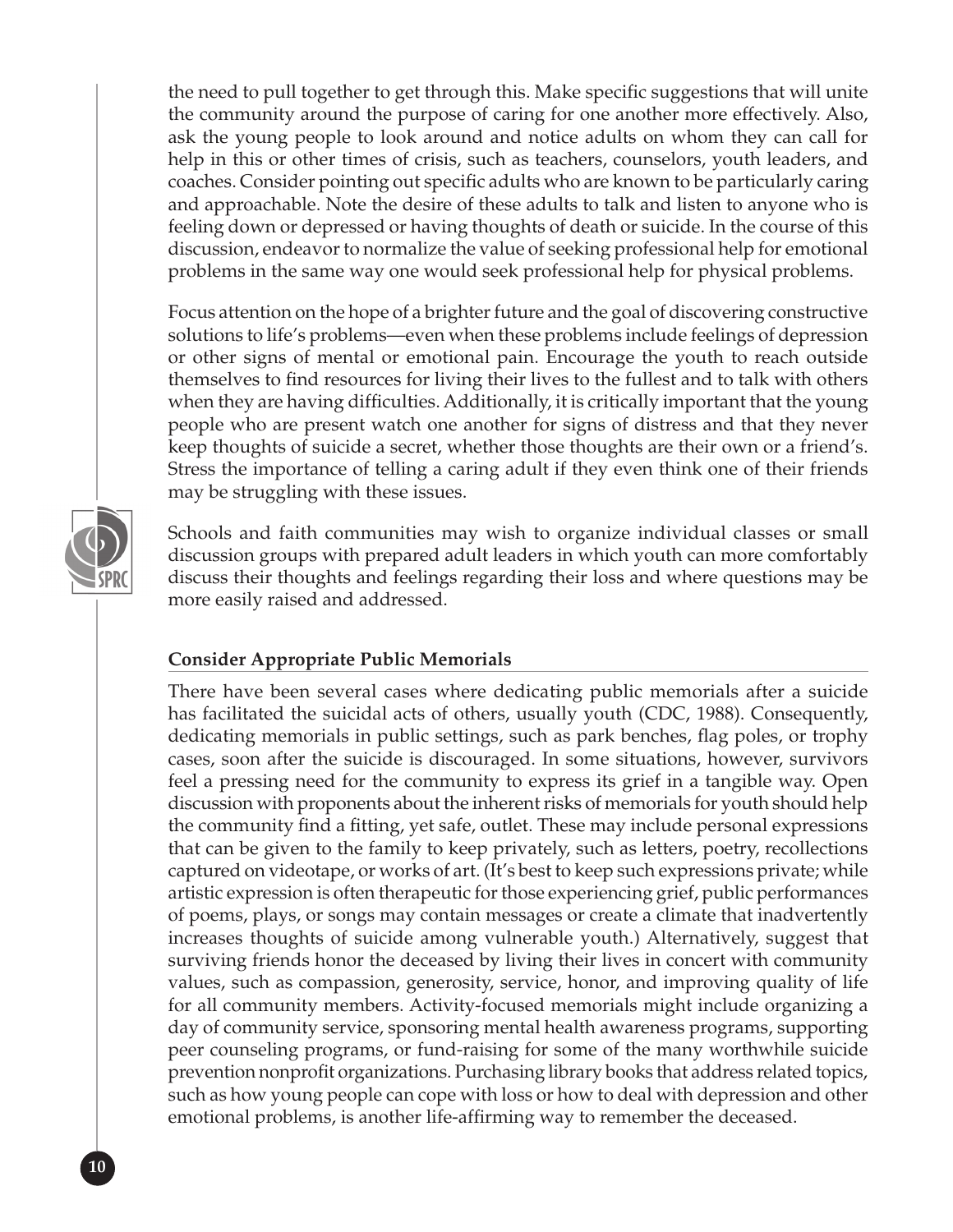# **Additional Resources**

For more information about suicide and suicide prevention, including resources for faith-based communities in responding to and preventing suicide, please visit the Suicide Prevention Resource Center website at www.sprc.org.

Information on specialized grief support services and groups for survivors of a suicide are available from the following:

- American Association for Suicidology www.suicidology.org 5221 Wisconsin Avenue, NW Washington, DC 20015 (202) 237-2280
- American Foundation for Suicide Prevention www.afsp.org 120 Wall Street, 22nd Floor New York, NY 10005 (212) 363-3500 Toll-free: (888) 333-AFSP
- The Compassionate Friends, Inc. www.compassionatefriends.org P.O. Box 3696 Oakbrook, IL 60522-3696 (630) 990-0010 Toll-free: (877) 969-0010

• The Link's National Resource Center for Suicide Prevention and Aftercare www.thelink.org/national\_resource\_center.htm 348 Mt. Vernon Highway, NE Atlanta, GA 30328-4139 (404) 256-2919

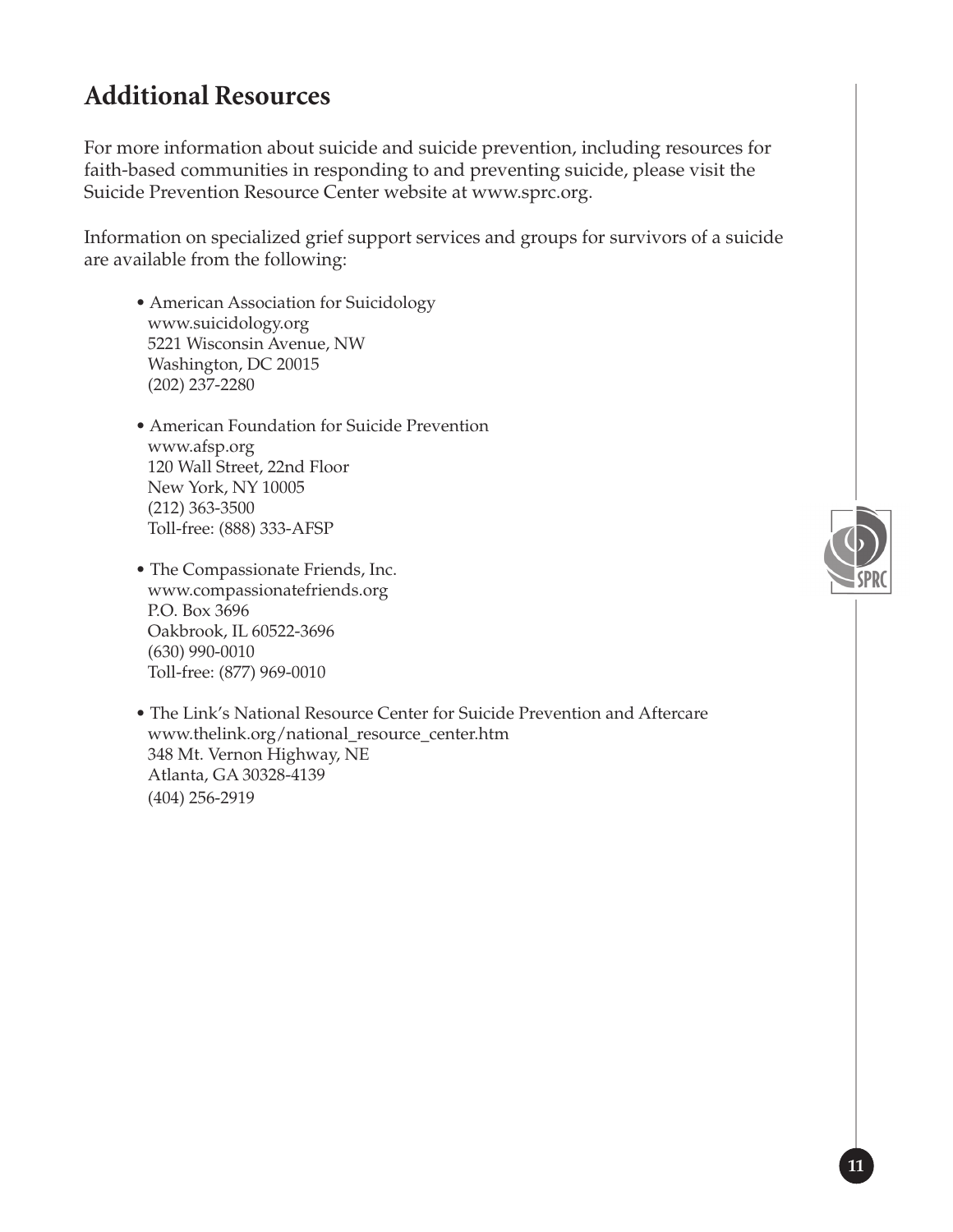# **References**

Barrett, T. W., & Scott, T. B. (1990). Suicide bereavement and recovery patterns compared with non-suicide bereavement patterns. Suicide and Life-Threatening Behavior, 20(1), 1–15.

Cantor, P. (1999). Can suicide ever be eradicated? A professional journey. In D.G. Jacob (Ed.), The Harvard Medical School Guide to Suicide Assessment and Intervention (pp. 239–248). San Francisco: Jossey-Bass.

Centers for Disease Control and Prevention. (1988). CDC recommendations for a community plan for the prevention and containment of suicide clusters. Morbidity and Mortality Weekly Report, 37(S-6), 1–12.

Centers for Disease Control and Prevention, National Institute of Mental Health, Office of the Surgeon General, Substance Abuse and Mental Health Services Administration, American Foundation for Suicide Prevention, American Association of Suicidology, et al. (2001). Reporting on suicide: Recommendations for the media. Retrieved November 8, 2004, from www.sprc.org/library/sreporting.pdf

Jordan, J. R. (2001). Is suicide bereavement different? A reassessment of the literature. Suicide and Life-Threatening Behavior, 31(1), 91–102.

Knieper, A. J. (1999). The suicide survivor's grief and recovery. Suicide and Life-Threatening Behavior, 29(4), 353–364.

Mercy, J. A., Kresnow, M. J., O'Carroll, P. W., Lee, R. K., Powell, K. E., Potter, L. B., et al. (2001). Is suicide contagious? A study of the relation between exposure to suicidal behavior of others and nearly lethal suicide attempts. American Journal of Epidemiology, 154(2), 120–127.

National Institute of Mental Health. (2003). In harm's way: Suicide in America (Rev.). Retrieved November 8, 2004, from www.nimh.nih.gov/publicat/harmaway.cfm

Shneidman, E. S. (1996). The suicidal mind. New York: Oxford University Press.

Shneidman, E. S. (2004). Autopsy of a suicidal mind. New York: Oxford University Press.

Simon, T. R., Swann, A. C., Powell, K. E., Potter, L. B., Kresnow, M., & O'Carroll, P. W. (2001). Characteristics of impulsive suicide attempts and attempters. Suicide and Life-Threatening Behavior, 32(1) (Supplement), 49–59.

Szanto, K. (2003). Suicidal behavior in the elderly [Electronic version]. Psychiatric Times, 20(13), 52–55.

U.S. Department of Health and Human Services. (1999). Mental health: A report of the Surgeon General. Retrieved November 9, 2004, from www.surgeongeneral.gov/library/ mentalhealth/home.html

U.S. Department of Health and Human Services. (2001). National strategy for suicide prevention: Goals and objectives for action. Rockville, MD: Author.

Van Dongen, C. J. (1991). Experiences of family members after a suicide. The Journal of Family Practice, 33(4), 375–379.

Worden, J. (1991). Grief counseling & grief therapy: A handbook for the mental health practitioner (2nd ed.). New York: Springer Publishing Company.